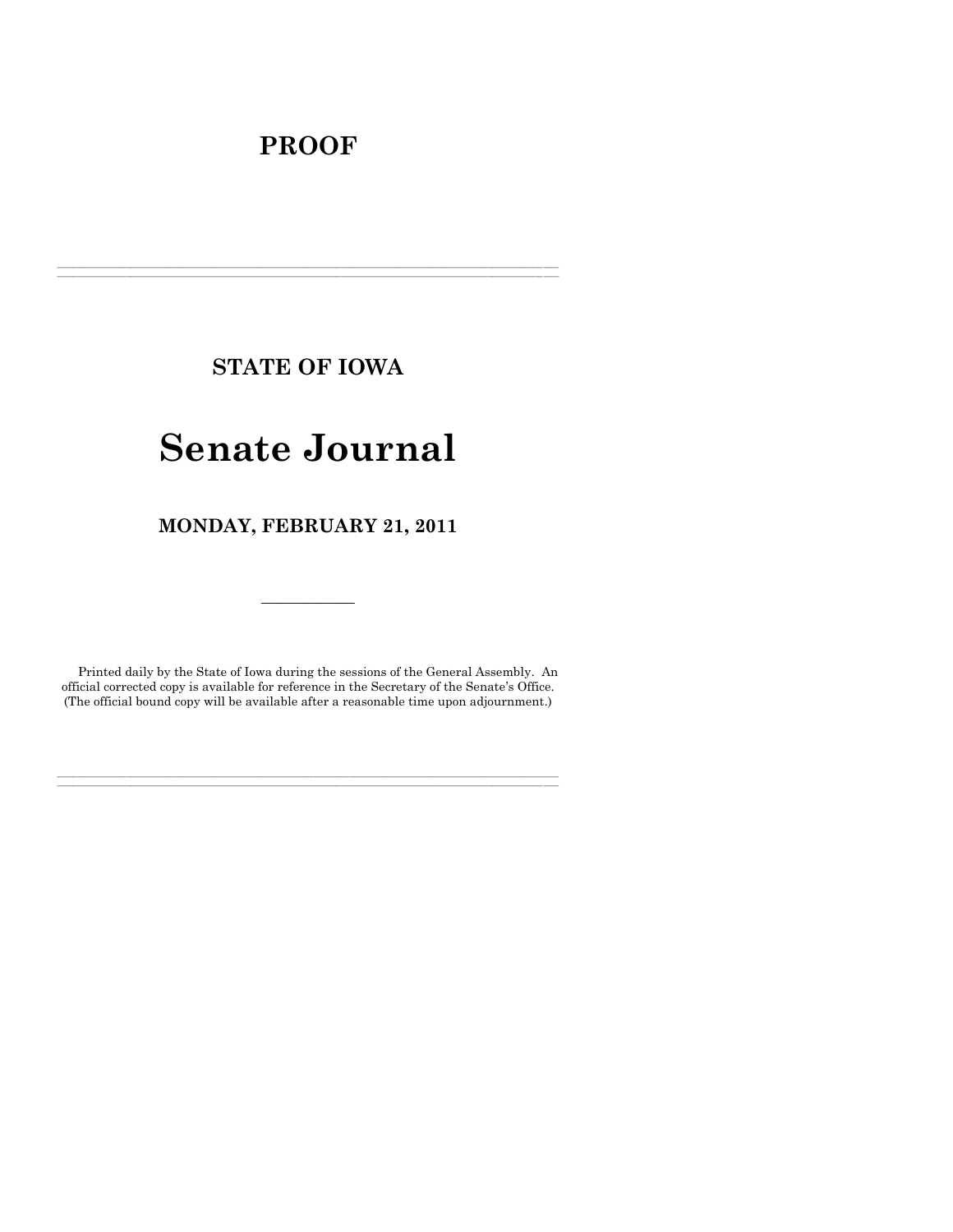# **JOURNAL OF THE SENATE**

 $\frac{1}{2}$ 

FORTY-THIRD CALENDAR DAY TWENTY-FIFTH SESSION DAY

Senate Chamber Des Moines, Iowa, Monday, February 21, 2011

The Senate met in regular session at 1:09 p.m., President Kibbie presiding.

Prayer was offered by the Honorable Gene Fraise, member of the Senate from Lee County, Fort Madison, Iowa.

# PLEDGE OF ALLEGIANCE

The Pledge of Allegiance was led by Senate Page Alicia Schalla.

The Journal of Thursday, February 17, 2011, was approved.

# INTRODUCTION OF GOVERNOR'S APPOINTEE

The Secretary of the Senate introduced Mark Schouten, the governor's appointee to be the Drug Policy Coordinator. He was the guest of Senators Sodders and Sorenson and the committee on Judiciary.

# BILLS REFERRED TO COMMITTEE

Senator Gronstal asked and received unanimous consent that **Senate Files 125 and 234** be referred from the Regular Calendar to the committee on **Appropriations**; and that **[Senate File 237](http://coolice.legis.state.ia.us/Cool-ICE/default.asp?Category=billinfo&Service=Billbook&frame=1&GA=84&hbill=SF237)** be referred from the Regular Calendar to the committee on **Ways and Means**.

# ADJOURNMENT

On motion of Senator Gronstal, the Senate adjourned at 1:20 p.m. until 9:00 a.m., Tuesday, February 22, 2011.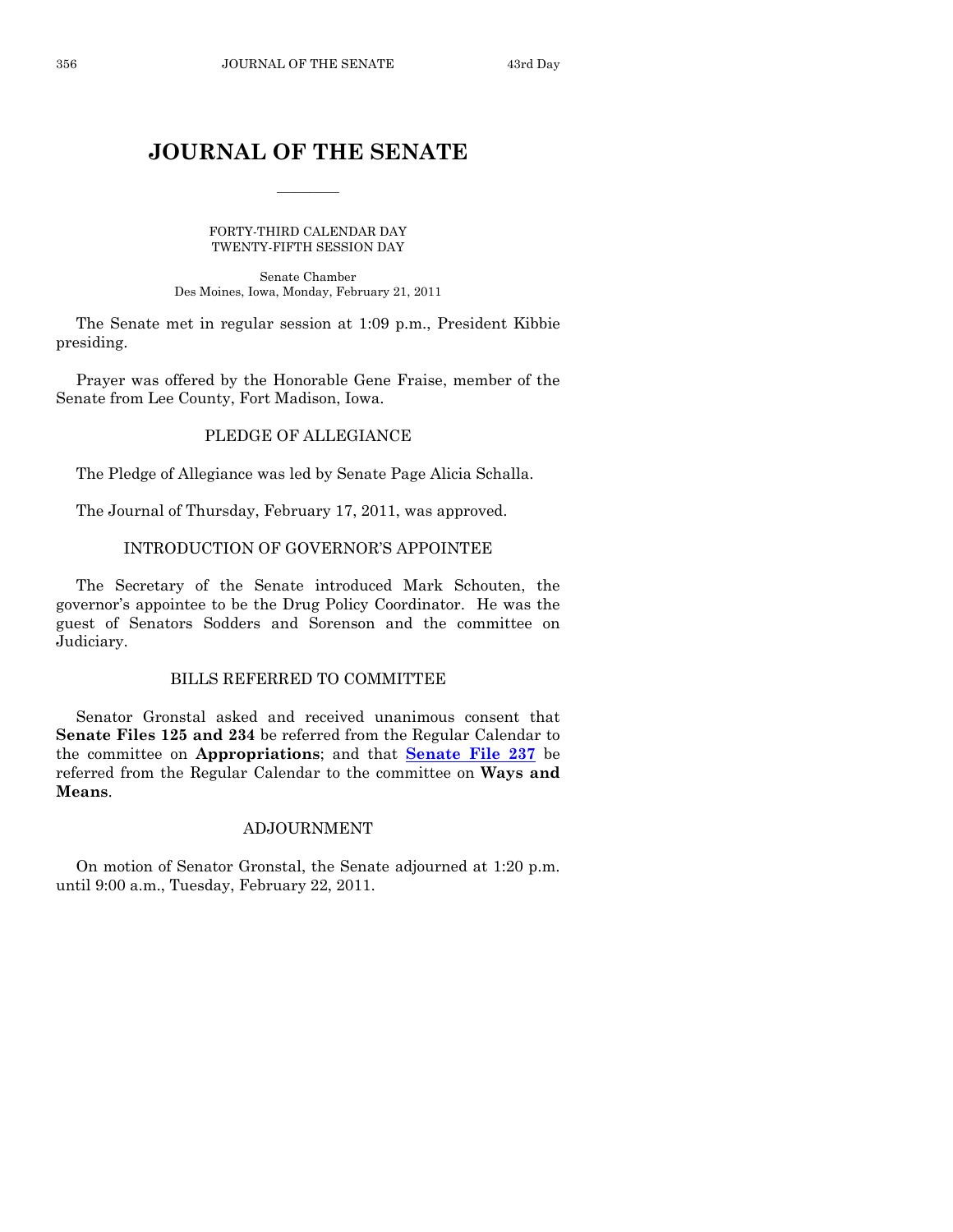# **APPENDIX**

#### PRESENTATION OF VISITORS

The Chair welcomed the following visitors who were present in the northwest Senate gallery:

Fifty students from Davenport and Bettendorf schools, accompanied by Richard Clewell. Senators Hamerlinck, Seng, and Smith.

#### COMMUNICATION RECEIVED

The following communication was received in the office of the Secretary of the Senate and placed on file in the Legislative Services Agency:

#### DEPARTMENT OF PUBLIC HEALTH

Direct Care Worker Advisory Council Interim Progress Report, pursuant to 2010 Iowa Acts[, HF 2526.](http://coolice.legis.state.ia.us/Cool-ICE/default.asp?Category=billinfo&Service=Billbook&frame=1&GA=84&hbill=HF2526) Report received on February 21, 2011.

#### CERTIFICATES OF RECOGNITION

The Secretary of the Senate issued the following certificates of recognition:

James and Virginia Abernathey, Evansdale—For celebrating their 70<sup>th</sup> wedding anniversary. Senator Dotzler (2/21/11).

Dylan Blanchard, Waterloo—For achieving the rank of Eagle Scout. Senator Dotzler (2/21/11).

Brandon Bock, Mason City—For achieving the rank of Eagle Scout. Senator Ragan (2/21/11).

John and Carmin Blake, Maquoketa—For celebrating their 50th wedding anniversary. Senator Bowman (2/21/11).

Zach Fincher, Denmark Troop 19—For achieving the rank of Eagle Scout. Senator Fraise (2/21/11).

Veronic Krug, Dubuque—For celebrating her 100th birthday. Senator Hancock (2/21/11).

Joe and Viola Sailor, Waterloo—For celebrating their 64th wedding anniversary. Senator Dotzler (2/21/11).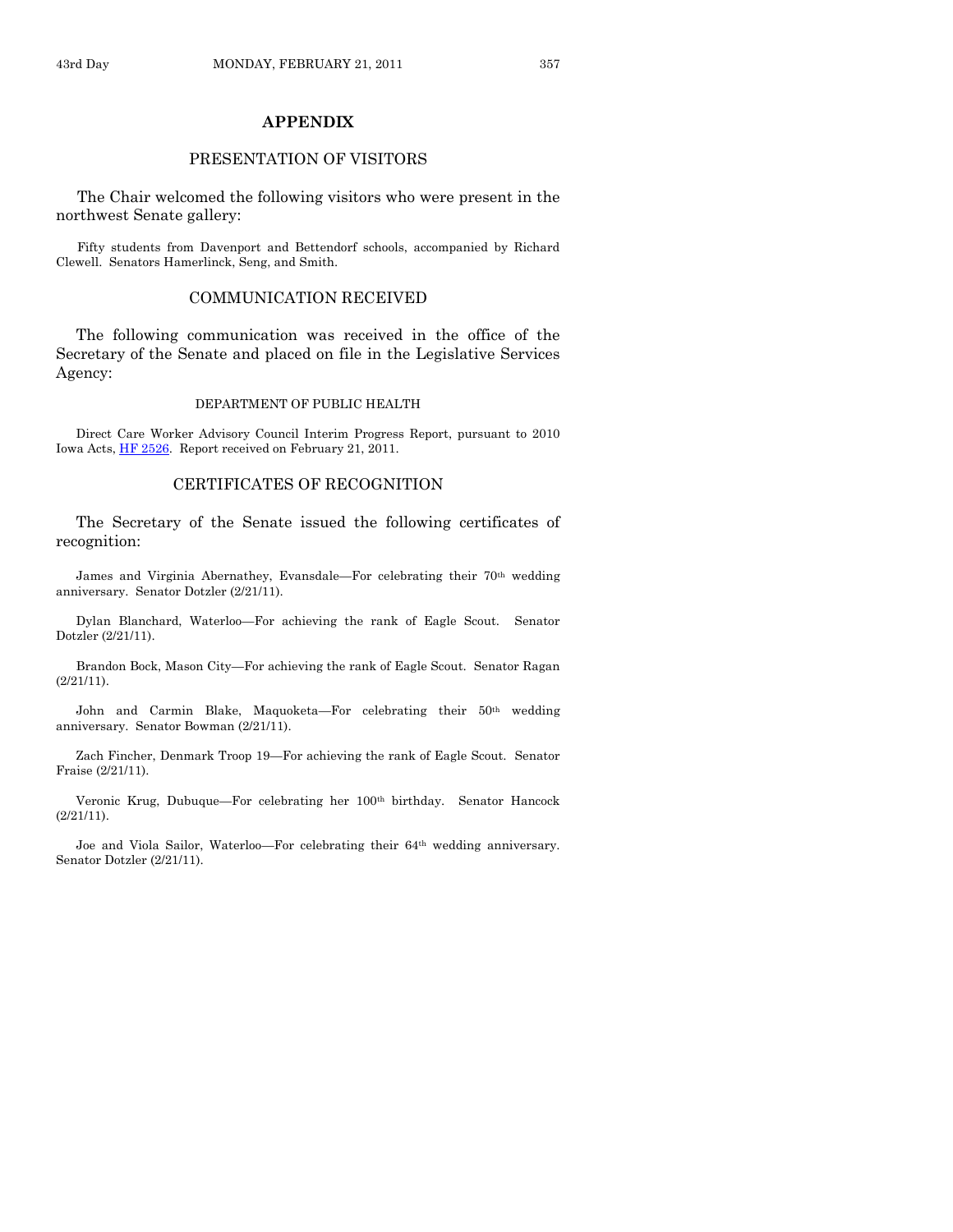Brianna Sleezer, Cherokee—For being crowned Miss Pigtail 2011 at the Cherokee County Pork Producers Annual Banquet. Senator Anderson (2/21/11).

Gene and Donna Waldorf, Clinton—For celebrating their 50<sup>th</sup> wedding anniversary. Senator Bowman (2/21/11).

# REPORTS OF COMMITTEE MEETINGS

#### **LOCAL GOVERNMENT**

**Convened:** Monday, February 21, 2011, 2:15 p.m.

**Members Present:** Wilhelm, Chair; Beall, Vice Chair; Bacon, Bowman, Ernst, McCoy, Quirmbach, Rielly, and Schoenjahn.

**Members Absent:** Bartz, Ranking Member; and Hamerlinck (both excused).

**Committee Business:** Adjourned for caucuses.

**Adjourned:** 2:20 p.m.

**STATE GOVERNMENT**

**Convened:** Monday, February 21, 2011, 2:15 p.m.

**Members Present:** Danielson, Chair; Kibbie, Vice Chair; Feenstra, Ranking Member; Behn, Bertrand, Courtney, Dearden, Dix, Fraise, Hatch, Horn, Jochum, Smith, Sodders, and Sorenson.

**Members Absent:** None.

**Committee Business:** Passed [SF 25](http://coolice.legis.state.ia.us/Cool-ICE/default.asp?Category=billinfo&Service=Billbook&frame=1&GA=84&hbill=SF25) and approve[d SSB 1066.](http://coolice.legis.state.ia.us/Cool-ICE/default.asp?Category=billinfo&Service=Billbook&frame=1&GA=84&hbill=SSB1066)

**Adjourned:** 3:00 p.m.

# INTRODUCTION OF BILLS

**[Senate File 262](http://coolice.legis.state.ia.us/Cool-ICE/default.asp?Category=billinfo&Service=Billbook&frame=1&GA=84&hbill=SF262)**, by Ward, a bill for an act relating to the demonstration of a reasonable or probable cause or excuse for the denial, delay in payment, or termination of workers' compensation benefits.

Read first time under Rule 28 and referred to committee on **Labor and Business Relations**.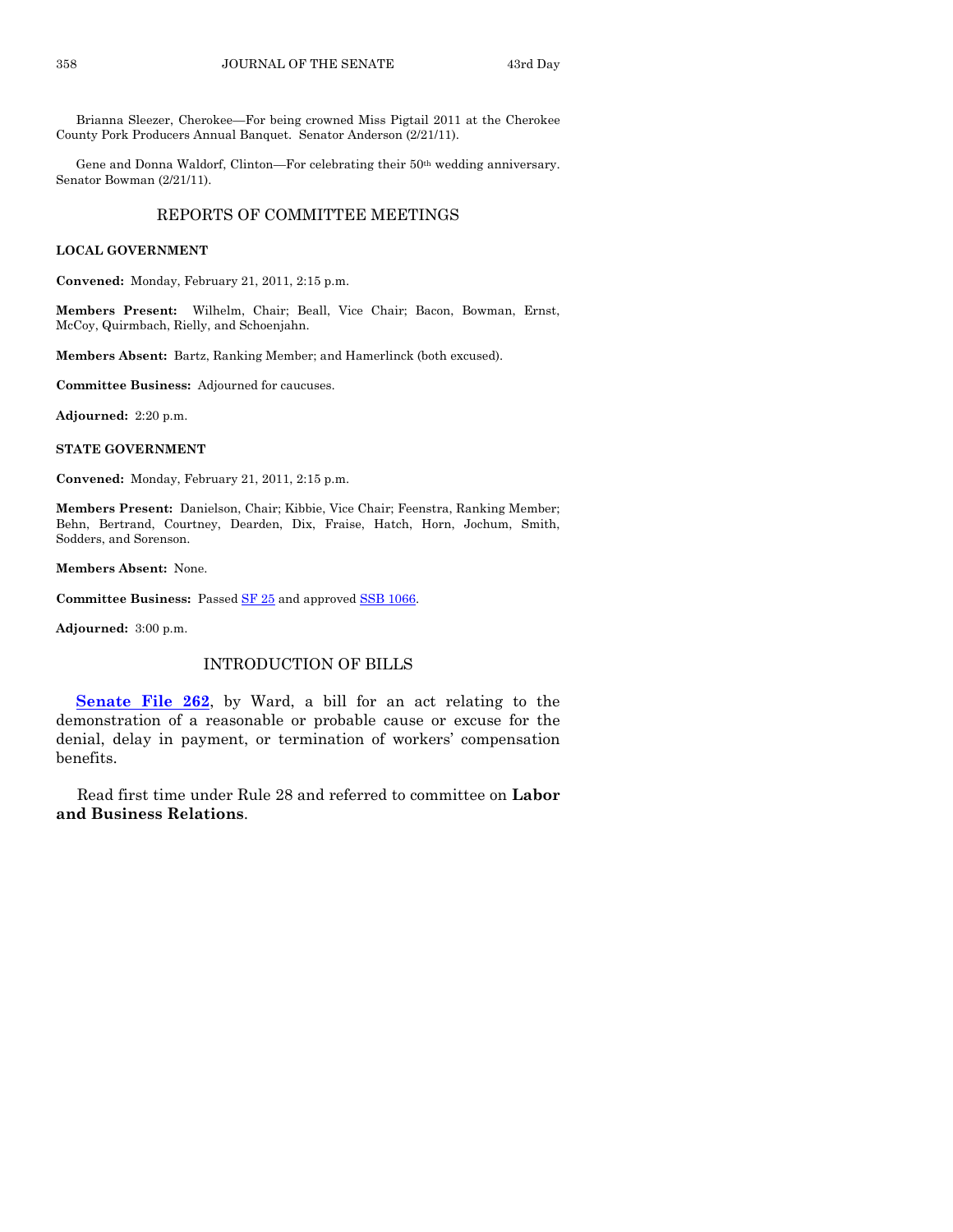**[Senate File 263](http://coolice.legis.state.ia.us/Cool-ICE/default.asp?Category=billinfo&Service=Billbook&frame=1&GA=84&hbill=SF263)**, by Sorenson, Hamerlinck, Behn, Kettering, Bacon, Johnson, Kapucian, Chelgren, Boettger, Zaun, Bartz, Ernst, Smith, Whitver, Anderson, and Bertrand, a bill for an act relating to the justifiable use of reasonable force.

Read first time under Rule 28 and referred to committee on **Judiciary**.

**[Senate File 264](http://coolice.legis.state.ia.us/Cool-ICE/default.asp?Category=billinfo&Service=Billbook&frame=1&GA=84&hbill=SF264)**, by Sorenson, Hamerlinck, Anderson, Chelgren, Whitver, Ernst, and Behn, a bill for an act eliminating the requirement of an annual permit to acquire a pistol or revolver.

Read first time under Rule 28 and referred to committee on J**udiciary**.

**[Senate File 265](http://coolice.legis.state.ia.us/Cool-ICE/default.asp?Category=billinfo&Service=Billbook&frame=1&GA=84&hbill=SF265)**, by Danielson, a bill for an act creating a blue alert program within the department of public safety for the apprehension of a person suspected of killing or seriously injuring a peace officer in the line of duty.

Read first time under Rule 28 and referred to committee on **Judiciary**.

**[Senate File 266](http://coolice.legis.state.ia.us/Cool-ICE/default.asp?Category=billinfo&Service=Billbook&frame=1&GA=84&hbill=SF266)**, by Bolkcom, a bill for an act relating to the creation of a medical marijuana Act including the creation of nonprofit dispensaries, and providing for civil and criminal penalties and fees.

Read first time under Rule 28 and referred to committee on **Human Resources**.

[Senate File 267](http://coolice.legis.state.ia.us/Cool-ICE/default.asp?Category=billinfo&Service=Billbook&frame=1&GA=84&hbill=SF267), by Danielson, McCoy, and Beall, a bill for an act relating to close clearances and safe spaces around railroad tracks and railroad facilities, and providing penalties and including effective date provisions.

Read first time under Rule 28 and referred to committee on **Transportation**.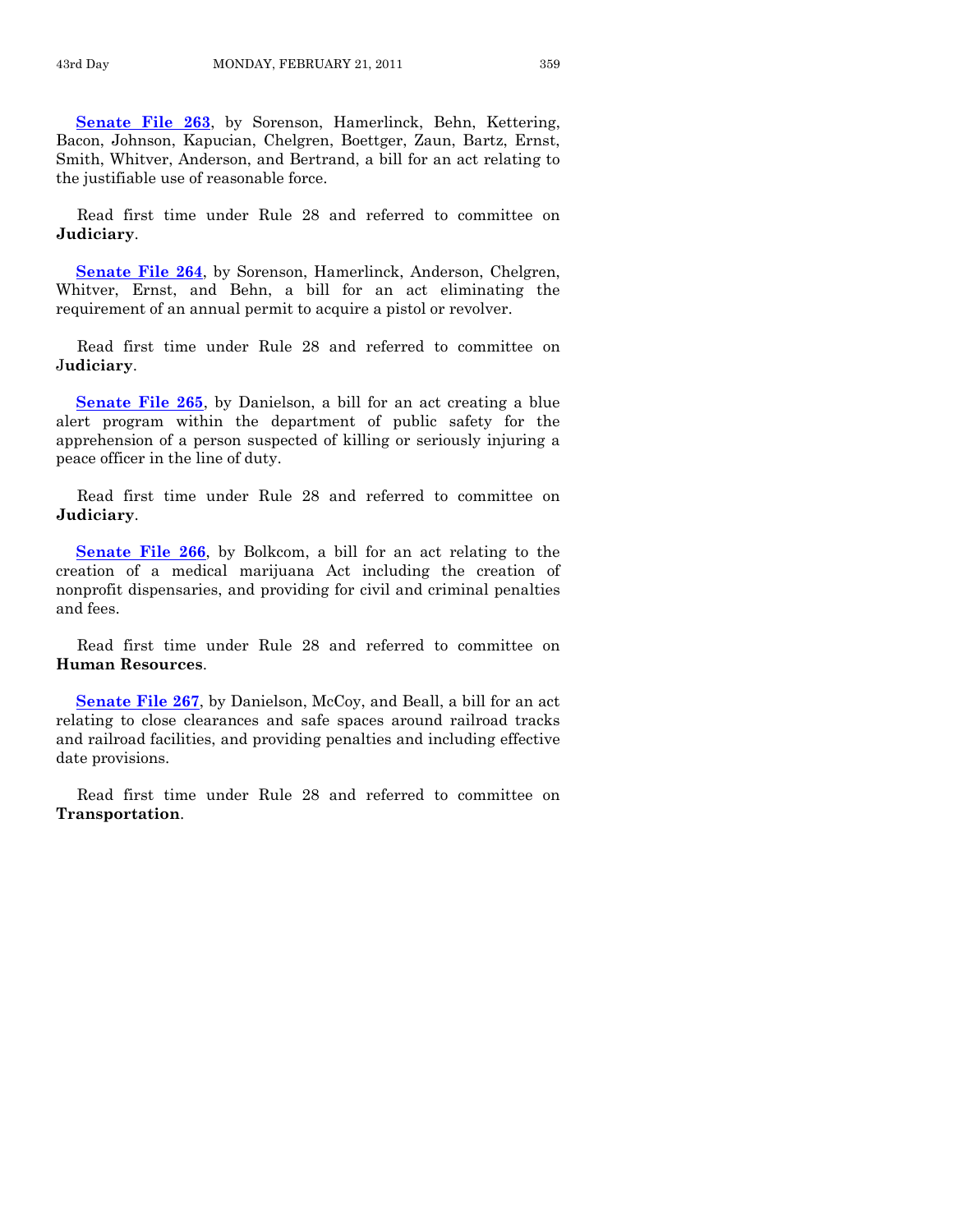**[Senate File 268](http://coolice.legis.state.ia.us/Cool-ICE/default.asp?Category=billinfo&Service=Billbook&frame=1&GA=84&hbill=SF268)**, by Danielson, a bill for an act relating to the purchase of flood damaged structures under the federal hazard mitigation grant program.

Read first time under Rule 28 and referred to committee on **State Government**.

**[Senate File 269](http://coolice.legis.state.ia.us/Cool-ICE/default.asp?Category=billinfo&Service=Billbook&frame=1&GA=84&hbill=SF269)**, by Seng, Johnson, Seymour, Houser, Kibbie, Rielly, Kapucian, Hahn, Hancock, and Fraise, a bill for an act relating to wastewater discharges by on-farm processing operations.

Read first time under Rule 28 and referred to committee on **Agriculture**.

# STUDY BILLS RECEIVED

#### **[SSB 1139](http://coolice.legis.state.ia.us/Cool-ICE/default.asp?Category=billinfo&Service=Billbook&frame=1&GA=84&hbill=SSB1139) Commerce**

Relating to the licensing and regulation of real estate brokers and salespersons.

# **[SSB 1140](http://coolice.legis.state.ia.us/Cool-ICE/default.asp?Category=billinfo&Service=Billbook&frame=1&GA=84&hbill=SSB1140) Labor and Business Relations**

Requiring certain weekly workers' compensation benefits to be calculated by including an employee's overtime and premium pay, and to include an annual cost-of-living adjustment.

#### **[SSB 1141](http://coolice.legis.state.ia.us/Cool-ICE/default.asp?Category=billinfo&Service=Billbook&frame=1&GA=84&hbill=SSB1141) Labor and Business Relations**

Requiring additional workers' compensation payments for scheduled injuries that result in a reduction in the injured employee's earning capacity.

# **[SSB 1142](http://coolice.legis.state.ia.us/Cool-ICE/default.asp?Category=billinfo&Service=Billbook&frame=1&GA=84&hbill=SSB1142) State Government**

Permitting the limited gambling licensing of individuals as representatives of certain nonprofit organizations.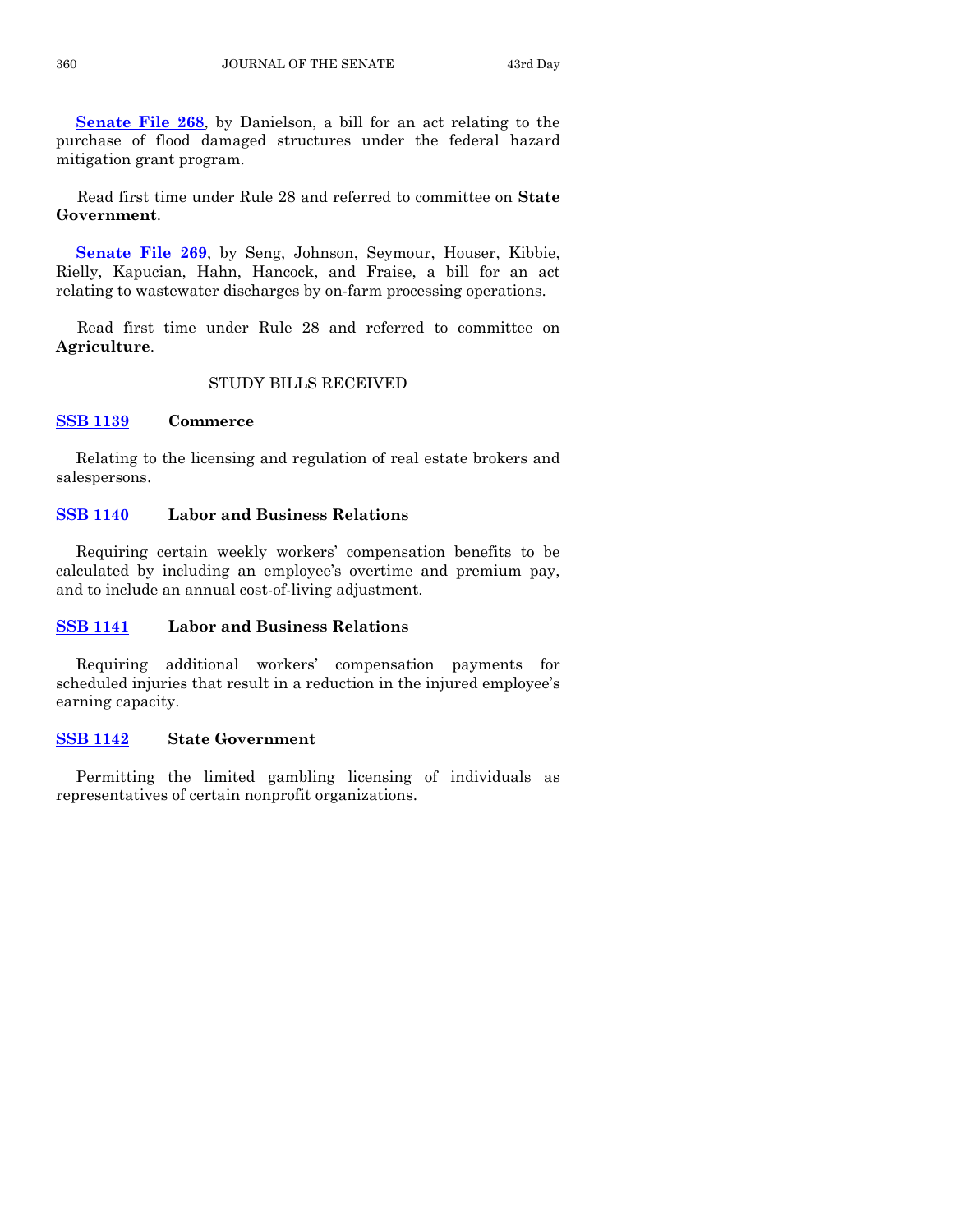# **[SSB 1143](http://coolice.legis.state.ia.us/Cool-ICE/default.asp?Category=billinfo&Service=Billbook&frame=1&GA=84&hbill=SSB1143) Commerce**

Relating to hearings conducted with regard to petitions for an electric transmission line franchise.

# **[SSB 1144](http://coolice.legis.state.ia.us/Cool-ICE/default.asp?Category=billinfo&Service=Billbook&frame=1&GA=84&hbill=SSB1144) Commerce**

Relating to the permitting, licensing, construction, and operation of nuclear generation facilities.

#### **[SSB 1145](http://coolice.legis.state.ia.us/Cool-ICE/default.asp?Category=billinfo&Service=Billbook&frame=1&GA=84&hbill=SSB1145) Commerce**

Modifying provisions relating to utilization of the Iowa communications network.

# SUBCOMMITTEE ASSIGNMENTS

#### **[Senate File 186](http://coolice.legis.state.ia.us/Cool-ICE/default.asp?Category=billinfo&Service=Billbook&frame=1&GA=84&hbill=SF186)**

ECONOMIC GROWTH/REBUILD IOWA: Sodders, Chair; Dandekar and Whitver

# **[Senate File 207](http://coolice.legis.state.ia.us/Cool-ICE/default.asp?Category=billinfo&Service=Billbook&frame=1&GA=84&hbill=SF207)**

STATE GOVERNMENT: Danielson, Chair; Dix and Jochum

#### **[Senate File 245](http://coolice.legis.state.ia.us/Cool-ICE/default.asp?Category=billinfo&Service=Billbook&frame=1&GA=84&hbill=SF245)**

STATE GOVERNMENT: Jochum, Chair; Danielson and Smith

#### **[Senate File 246](http://coolice.legis.state.ia.us/Cool-ICE/default.asp?Category=billinfo&Service=Billbook&frame=1&GA=84&hbill=SF246)**

STATE GOVERNMENT: Jochum, Chair; Danielson and Sorenson

#### **[Senate File 247](http://coolice.legis.state.ia.us/Cool-ICE/default.asp?Category=billinfo&Service=Billbook&frame=1&GA=84&hbill=SF247)**

EDUCATION: Bowman, Chair; Feenstra and Sodders

#### **[Senate File 249](http://coolice.legis.state.ia.us/Cool-ICE/default.asp?Category=billinfo&Service=Billbook&frame=1&GA=84&hbill=SF249)**

STATE GOVERNMENT: Jochum, Chair; Bertrand and Dearden

#### **[Senate File 251](http://coolice.legis.state.ia.us/Cool-ICE/default.asp?Category=billinfo&Service=Billbook&frame=1&GA=84&hbill=SF251)**

NATURAL RESOURCES AND ENVIRONMENT: Schoenjahn, Chair; Hahn and Hancock